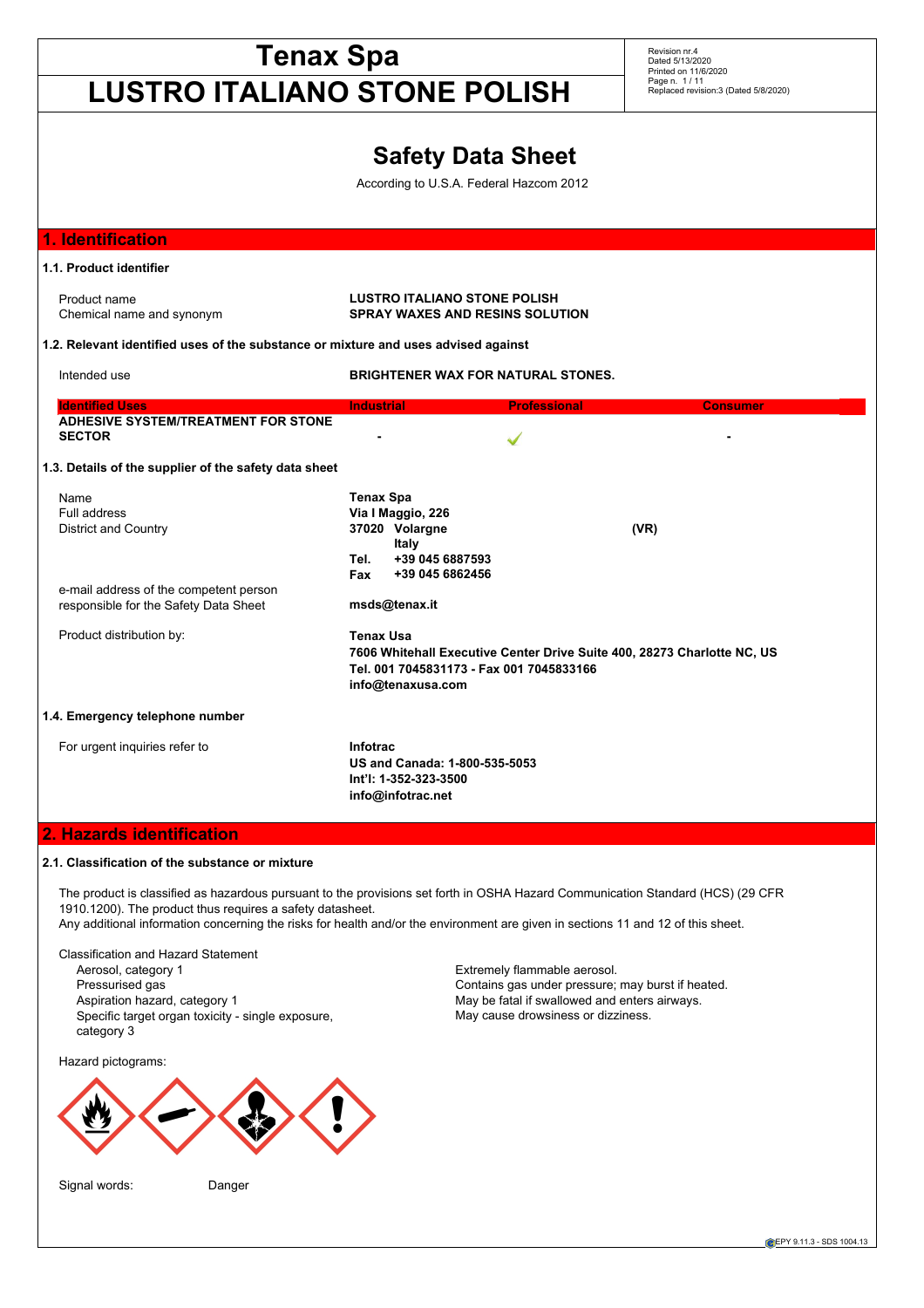# **LUSTRO ITALIANO STONE POLISH**

Revision nr.4 Dated 5/13/2020 Printed on 11/6/2020 Page n. 2 / 11 Replaced revision:3 (Dated 5/8/2020)

# **2. Hazards identification**

| Hazard statements:                              |                                           |                                    |                                                                                                         |
|-------------------------------------------------|-------------------------------------------|------------------------------------|---------------------------------------------------------------------------------------------------------|
| H222                                            |                                           | Extremely flammable aerosol.       |                                                                                                         |
| H280                                            |                                           |                                    | Contains gas under pressure; may burst if heated.                                                       |
| H304                                            |                                           |                                    | May be fatal if swallowed and enters airways.                                                           |
| H336                                            |                                           | May cause drowsiness or dizziness. |                                                                                                         |
|                                                 |                                           |                                    |                                                                                                         |
| Precautionary statements:                       |                                           |                                    |                                                                                                         |
| Prevention:                                     |                                           |                                    |                                                                                                         |
| P210                                            |                                           |                                    | Keep away from heat, hot surfaces, sparks, open flames and other ignition sources. No smoking.          |
| P211                                            |                                           |                                    | Do not spray on an open flame or other ignition source.                                                 |
| P <sub>251</sub>                                |                                           |                                    | Do not pierce or burn, even after use.                                                                  |
| P261                                            |                                           |                                    | Avoid breathing dust / fume / gas / mist / vapours / spray.                                             |
| P <sub>271</sub>                                |                                           |                                    | Use only outdoors or in a well-ventilated area.                                                         |
| Response:                                       |                                           |                                    |                                                                                                         |
| P331                                            |                                           | Do NOT induce vomiting.            |                                                                                                         |
| P301+P310                                       |                                           |                                    | IF SWALLOWED: immediately call a POISON CENTER / doctor /                                               |
| P312                                            |                                           |                                    | Call a POISON CENTER / doctor / / if you feel unwell.                                                   |
| P304+P340                                       |                                           |                                    | IF INHALED: remove person to fresh air and keep comfortable for breathing.                              |
| Storage:                                        |                                           |                                    |                                                                                                         |
| P410+P412                                       |                                           |                                    | Protect from sunlight. Do no expose to temperatures exceeding 50°C / 122°F.                             |
| P410+P403                                       |                                           |                                    | Protect from sunlight. Store in a well-ventilated place.                                                |
| P403+P233                                       |                                           |                                    | Store in a well-ventilated place. Keep container tightly closed.                                        |
| P405                                            |                                           | Store locked up.                   |                                                                                                         |
| Disposal:                                       |                                           |                                    |                                                                                                         |
| P501                                            |                                           |                                    | Dispose of contents / container according to applicable law.                                            |
|                                                 |                                           |                                    |                                                                                                         |
| 2.2. Other hazards<br>Information not available |                                           |                                    |                                                                                                         |
|                                                 |                                           |                                    |                                                                                                         |
|                                                 | 3. Composition/information on ingredients |                                    |                                                                                                         |
| 3.2. Mixtures                                   |                                           |                                    |                                                                                                         |
|                                                 |                                           |                                    |                                                                                                         |
| Contains:                                       |                                           |                                    |                                                                                                         |
|                                                 |                                           |                                    |                                                                                                         |
| Identification                                  |                                           | $x =$ Conc. %                      | <b>Classification:</b>                                                                                  |
|                                                 |                                           |                                    |                                                                                                         |
|                                                 |                                           |                                    | Hydrocarbons, C9-C11, n-alkanes, isoalkanes, cyclics, <2% aromatics                                     |
| CAS                                             | $64742 - 48 - 9$ $45 \le x \le 47$        |                                    | Flammable liquid, category 3 H226, Aspiration hazard, category 1 H304,                                  |
|                                                 | 919-857-5                                 |                                    | Specific target organ toxicity - single exposure, category 3 H336                                       |
| EС                                              |                                           |                                    |                                                                                                         |
| <b>INDEX</b>                                    |                                           |                                    |                                                                                                         |
| <b>PROPANE</b>                                  |                                           |                                    |                                                                                                         |
| CAS                                             | 74-98-6                                   | $25 \le x \le 27$                  | Flammable gas, category 1 H220, Liquefied gas H280                                                      |
| ЕC                                              | 200-827-9                                 |                                    |                                                                                                         |
| <i>INDEX</i>                                    | 601-003-00-5                              |                                    |                                                                                                         |
| <b>BUTANE</b>                                   |                                           |                                    |                                                                                                         |
| CAS                                             | 106-97-8                                  | $17 \le x \le 18$                  | Flammable gas, category 1 H220, Liquefied gas H280                                                      |
| EC                                              | 203-448-7                                 |                                    |                                                                                                         |
| <i>INDEX</i>                                    | 601-004-00-0                              |                                    |                                                                                                         |
| <b>N-BUTYL ACETATE</b>                          |                                           |                                    |                                                                                                         |
| CAS                                             | 123-86-4                                  | $5 \leq x \leq 6$                  | Flammable liquid, category 3 H226, Specific target organ toxicity - single exposure.<br>category 3 H336 |
| EC                                              | 204-658-1                                 |                                    |                                                                                                         |
| <b>INDEX</b>                                    | 607-025-00-1                              |                                    |                                                                                                         |
|                                                 |                                           |                                    |                                                                                                         |

\* There is a batch to batch variation.

The full wording of hazard (H) phrases is given in section 16 of the sheet.

The product is an aerosol containing propellants. For the purposes of calculation of the health hazards, propellants are not considered (unless they have health hazards). The percentages indicated are inclusive of the propellants. Percentage of propellants: 42.00 %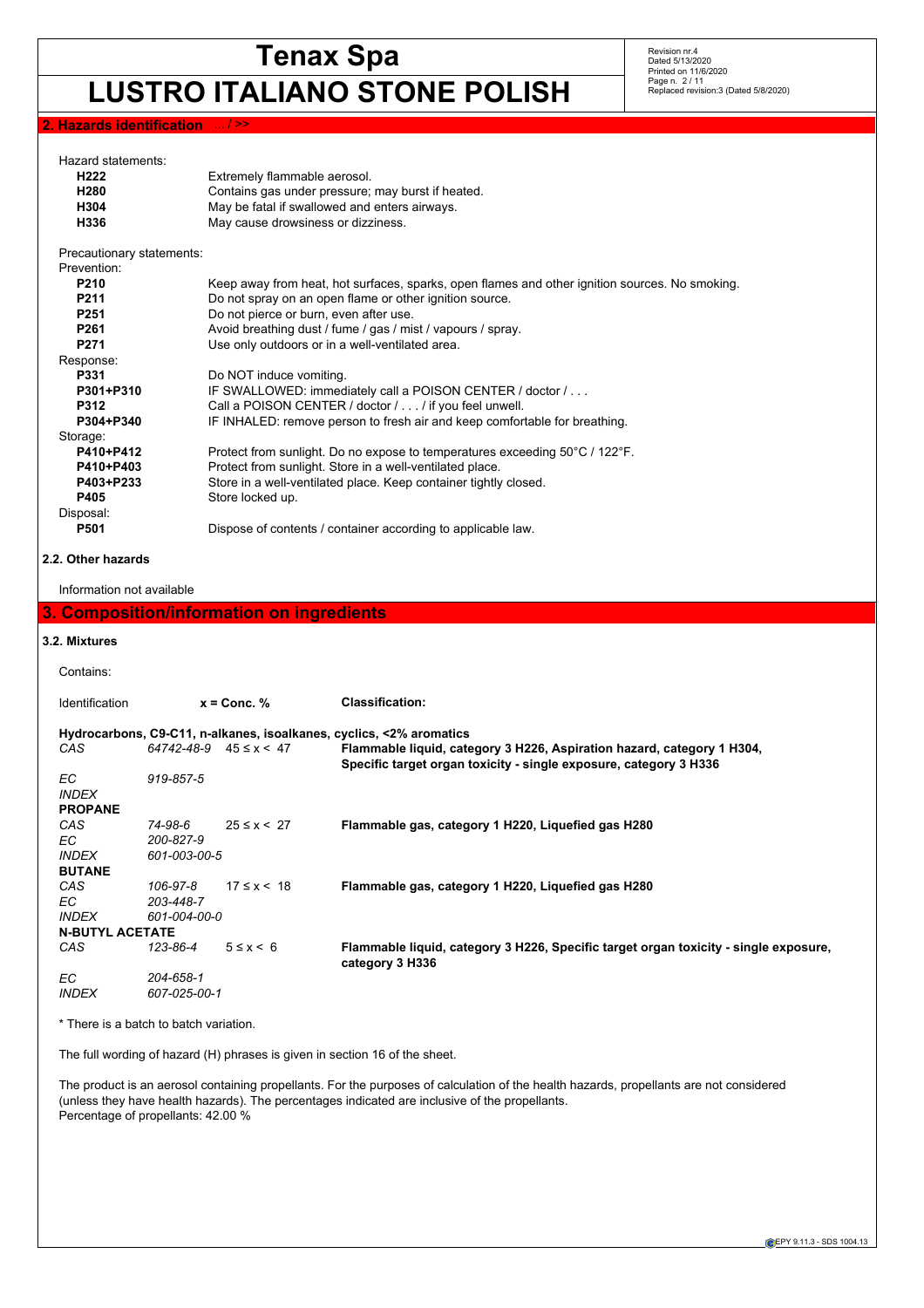# **LUSTRO ITALIANO STONE POLISH**

Revision nr.4 Dated 5/13/2020 Printed on 11/6/2020 Page n. 3 / 11 Replaced revision:3 (Dated 5/8/2020)

# **4. First-aid measures**

#### **4.1. Description of first aid measures**

EYES: Remove contact lenses, if present. Wash immediately with plenty of water for at least 15 minutes, opening the eyelids fully. If problem persists, seek medical advice.

SKIN: Remove contaminated clothing. Rinse skin with a shower immediately. Get medical advice/attention immediately. Wash contaminated clothing before using it again.

INHALATION: Remove to open air. If the subject stops breathing, administer artificial respiration. Get medical advice/attention immediately. INGESTION: Get medical advice/attention immediately. Do not induce vomiting. Do not administer anything not explicitly authorised by a doctor.

### **4.2. Most important symptoms and effects, both acute and delayed**

Specific information on symptoms and effects caused by the product are unknown.

#### **4.3. Indication of any immediate medical attention and special treatment needed**

Information not available

# **5. Fire-fighting measures**

#### **5.1. Extinguishing media**

SUITABLE EXTINGUISHING EQUIPMENT The extinguishing equipment should be of the conventional kind: carbon dioxide, foam, powder and water spray. UNSUITABLE EXTINGUISHING EQUIPMENT None in particular.

#### **5.2. Special hazards arising from the substance or mixture**

HAZARDS CAUSED BY EXPOSURE IN THE EVENT OF FIRE If overheated, aerosol cans can deform, explode and be propelled considerable distances. Put a protective helmet on before approaching the fire. Do not breathe combustion products.

### **5.3. Advice for firefighters**

# GENERAL INFORMATION

Use jets of water to cool the containers to prevent product decomposition and the development of substances potentially hazardous for health. Always wear full fire prevention gear.

SPECIAL PROTECTIVE EQUIPMENT FOR FIRE-FIGHTERS

Normal fire fighting clothing i.e. fire kit (BS EN 469), gloves (BS EN 659) and boots (HO specification A29 and A30) in combination with self-contained open circuit positive pressure compressed air breathing apparatus (BS EN 137).

# **6. Accidental release measures**

### **6.1. Personal precautions, protective equipment and emergency procedures**

Eliminate all sources of ignition (cigarettes, flames, sparks, etc.) from the leakage site. Send away individuals who are not suitably equipped. Wear protective gloves / protective clothing / eye protection / face protection.

#### **6.2. Environmental precautions**

Do not disperse in the environment.

#### **6.3. Methods and material for containment and cleaning up**

Use inert absorbent material to soak up leaked product. Make sure the leakage site is well aired. Contaminated material should be disposed of in compliance with the provisions set forth in point 13.

### **6.4. Reference to other sections**

Any information on personal protection and disposal is given in sections 8 and 13.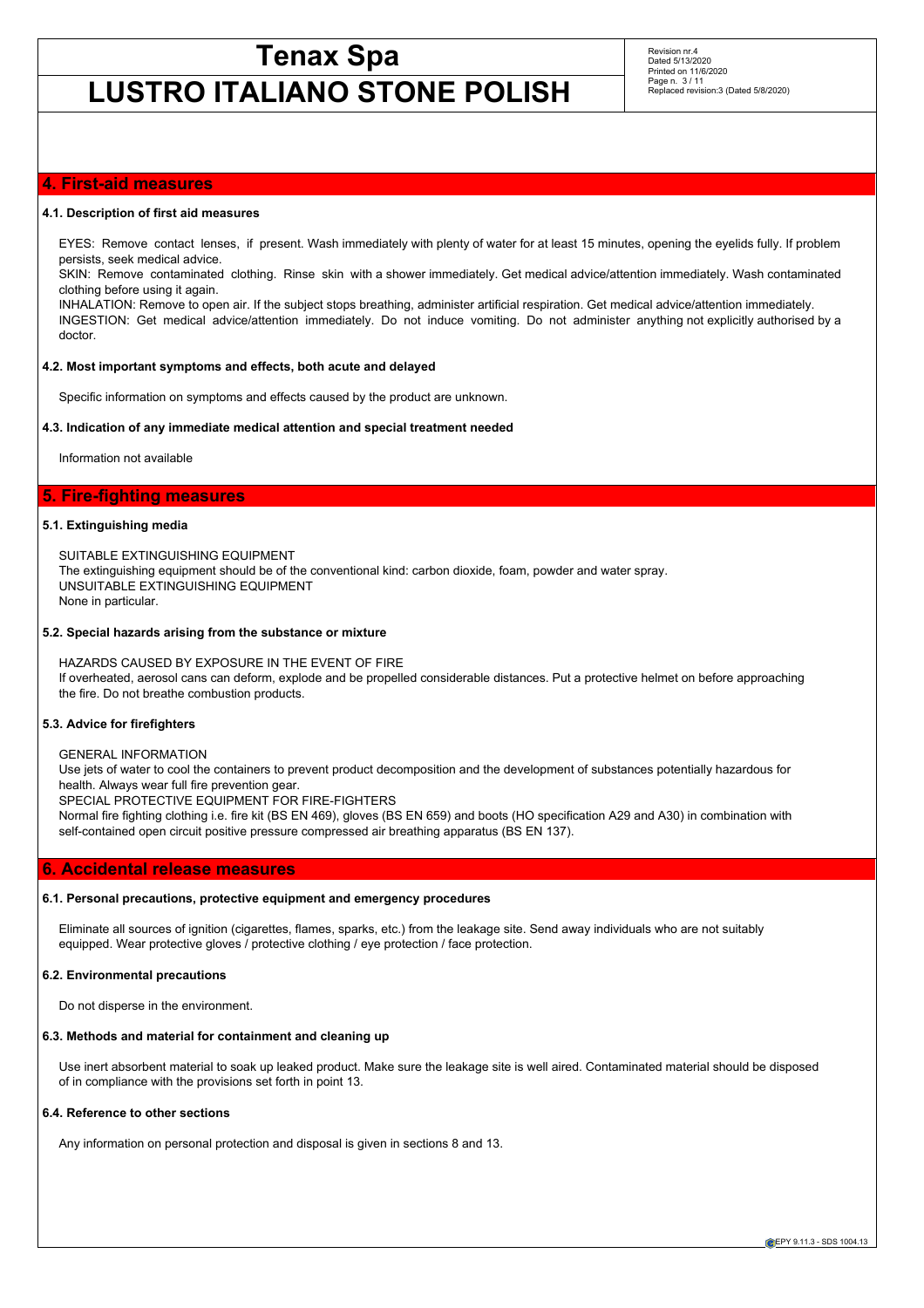# **LUSTRO ITALIANO STONE POLISH**

Revision nr.4 Dated 5/13/2020 Printed on 11/6/2020 Page n. 4 / 11 Replaced revision:3 (Dated 5/8/2020)

# **7. Handling and storage**

### **7.1. Precautions for safe handling**

Avoid bunching of electrostatic charges. Do not spray on flames or incandescent bodies. Vapours may catch fire and an explosion may occur; vapour accumulation is therefore to be avoided by leaving windows and doors open and ensuring good cross ventilation. Do not eat, drink or smoke during use. Do not breathe spray.

## **7.2. Conditions for safe storage, including any incompatibilities**

Store in a place where adequate ventilation is ensured, away from direct sunlight at a temperature below 50°C / 122°F, away from any combustion sources.

# **7.3. Specific end use(s)**

Information not available

# **8. Exposure controls/personal protection**

# **8.1. Control parameters**

Regulatory References:

| <b>USA</b> | NIOSH-REL        | NIOSH publication No. 2005-149, 3th printing, 2007.                                          |
|------------|------------------|----------------------------------------------------------------------------------------------|
| <b>USA</b> | OSHA-PEL         | Occupational Exposure Limits - Limits for Air Contaminants TABLE Z-1-1910.1000.              |
| <b>USA</b> | CAL/OSHA-PEL     | California Division of Occupational Safety and Health (Cal-OSHA) Permissible Exposure Limits |
|            |                  | (PELs).                                                                                      |
|            | <b>TLV-ACGIH</b> | ACGIH 2019                                                                                   |

| <u> Hydrocarbons, C9-C11, n-alkanes, isoalkanes, cyclics, &lt;2% aromatics </u> |                          |        |     |            |     |                        |  |
|---------------------------------------------------------------------------------|--------------------------|--------|-----|------------|-----|------------------------|--|
| <b>Threshold Limit Value</b>                                                    |                          |        |     |            |     |                        |  |
| $T$ <sub>V</sub> pe                                                             | Country                  | TWA/8h |     | STEL/15min |     | Remarks / Observations |  |
|                                                                                 |                          | ma/m3  | ppm | ma/m3      | ppm |                        |  |
| <b>TLV-ACGIH</b>                                                                | $\overline{\phantom{0}}$ | 1200   | 197 |            |     |                        |  |

|              | <b>PROPANE</b>               |        |      |            |     |                        |  |  |
|--------------|------------------------------|--------|------|------------|-----|------------------------|--|--|
|              | <b>Threshold Limit Value</b> |        |      |            |     |                        |  |  |
| Type         | Country                      | TWA/8h |      | STEL/15min |     | Remarks / Observations |  |  |
|              |                              | mg/m3  | ppm  | mq/m3      | ppm |                        |  |  |
| <b>OSHA</b>  | <b>USA</b>                   | 1800   | 1000 |            |     |                        |  |  |
| CAL/OSHA     | <b>USA</b>                   | 1800   | 1000 |            |     |                        |  |  |
| <b>NIOSH</b> | USA                          | 1800   | 1000 |            |     |                        |  |  |

|                  | <b>BUTANE</b>                |        |     |            |      |                        |  |  |
|------------------|------------------------------|--------|-----|------------|------|------------------------|--|--|
|                  | <b>Threshold Limit Value</b> |        |     |            |      |                        |  |  |
| Type             | Country                      | TWA/8h |     | STEL/15min |      | Remarks / Observations |  |  |
|                  |                              | mg/m3  | ppm | mg/m3      | ppm  |                        |  |  |
| <b>TLV-ACGIH</b> | $\overline{\phantom{0}}$     |        |     |            | 1000 |                        |  |  |
| CAL/OSHA         | USA                          | 1.9    | 800 |            |      |                        |  |  |
| <b>NIOSH</b>     | USA                          | 1900   | 800 |            |      |                        |  |  |

|                              | <b>N-BUTYL ACETATE</b>   |        |     |            |     |                        |  |  |
|------------------------------|--------------------------|--------|-----|------------|-----|------------------------|--|--|
| <b>Threshold Limit Value</b> |                          |        |     |            |     |                        |  |  |
| Type                         | Country                  | TWA/8h |     | STEL/15min |     | Remarks / Observations |  |  |
|                              |                          | mg/m3  | ppm | mq/m3      | ppm |                        |  |  |
| <b>TLV-ACGIH</b>             | $\overline{\phantom{0}}$ |        | 50  |            | 150 |                        |  |  |
| OSHA                         | USA                      | 710    | 150 |            |     |                        |  |  |
| CAL/OSHA                     | <b>USA</b>               | 710    | 150 | 950        | 200 |                        |  |  |
| <b>NIOSH</b>                 | USA                      | 710    | 150 | 950        | 200 |                        |  |  |

Legend:

(C) = CEILING ; INHAL = Inhalable Fraction ; RESP = Respirable Fraction ; THORA = Thoracic Fraction.

**8.2. Exposure controls**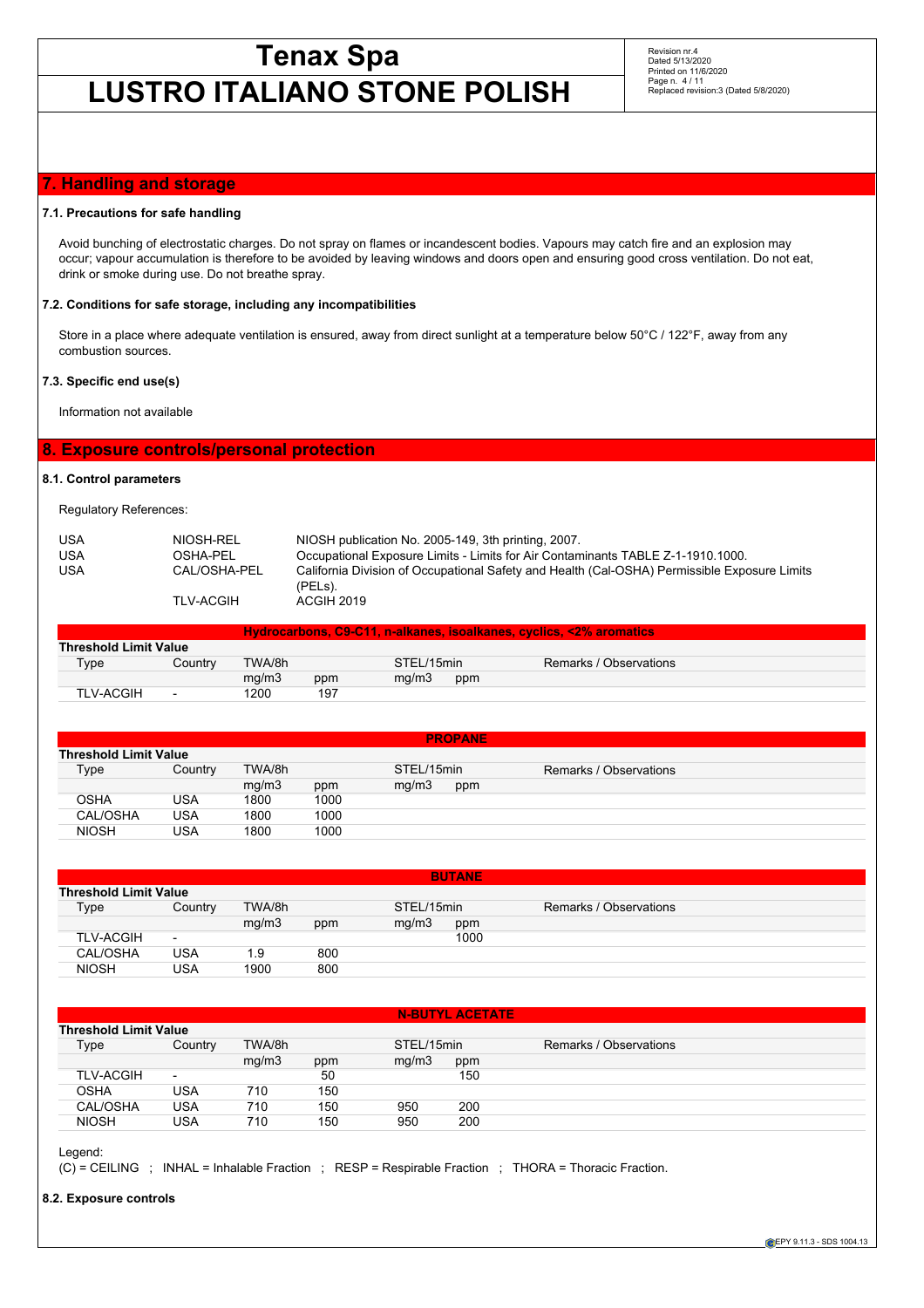**LUSTRO ITALIANO STONE POLISH**

Revision nr.4 Dated 5/13/2020 Printed on 11/6/2020 Page n. 5 / 11 Replaced revision:3 (Dated 5/8/2020)

# **8. Exposure controls/personal protection**

As the use of adequate technical equipment must always take priority over personal protective equipment, make sure that the workplace is well aired through effective local aspiration. Personal protective equipment must comply with current regulations. HAND PROTECTION

None required.

SKIN PROTECTION

Wear category I professional long-sleeved overalls and safety footwear. Wash body with soap and water after removing protective clothing. EYE PROTECTION

Wear airtight protective goggles (OSHA 29 CFR 1910.133).

RESPIRATORY PROTECTION

If the threshold value (e.g. TLV-TWA) is exceeded for the substance or one of the substances present in the product, a mask with a NIOSH certified combined filter should be worn (NIOSH 42 CFR 84, OSHA 29 CFR 1910.134).

Respiratory protection devices must be used if the technical measures adopted are not suitable for restricting the worker's exposure to the threshold values considered. The protection provided by masks is in any case limited.

ENVIRONMENTAL EXPOSURE CONTROLS

The emissions generated by manufacturing processes, including those generated by ventilation equipment, should be checked to ensure compliance with environmental standards.

# **9. Physical and chemical properties**

### **9.1. Information on basic physical and chemical properties**

| <b>Properties</b>                      | Value                 | Information |
|----------------------------------------|-----------------------|-------------|
| Appearance                             | aerosol               |             |
| Colour                                 | colourless            |             |
| Odour                                  | aromatic              |             |
| Odour threshold                        | Not available         |             |
| pH                                     | Not available         |             |
| Melting point / freezing point         | Not available         |             |
| Initial boiling point                  | Not applicable        |             |
| Boiling range                          | Not available         |             |
| Flash point                            | Not applicable        |             |
| <b>Evaporation Rate</b>                | Not available         |             |
| Flammability of solids and gases       | flammable gas         |             |
| Lower inflammability limit             | Not available         |             |
| Upper inflammability limit             | Not available         |             |
| Lower explosive limit                  | Not available         |             |
| Upper explosive limit                  | Not available         |             |
| Vapour pressure                        | Not available         |             |
| Vapour density                         | Not available         |             |
| Relative density                       | 0.64                  |             |
| Solubility                             | insoluble in water    |             |
| Partition coefficient: n-octanol/water | Not available         |             |
| Auto-ignition temperature              | Not available         |             |
| Decomposition temperature              | Not available         |             |
| Viscosity                              | Not available         |             |
| <b>Explosive properties</b>            | Not available         |             |
| Oxidising properties                   | Not available         |             |
| 9.2. Other information                 |                       |             |
| VOC:                                   | $93,50\%$ -<br>748.00 | q/litre     |

# **10. Stability and reactivity**

#### **10.1. Reactivity**

There are no particular risks of reaction with other substances in normal conditions of use.

N-BUTYL ACETATE Decomposes on contact with: water.

## **10.2. Chemical stability**

The product is stable in normal conditions of use and storage.

## **10.3. Possibility of hazardous reactions**

No hazardous reactions are foreseeable in normal conditions of use and storage.

N-BUTYL ACETATE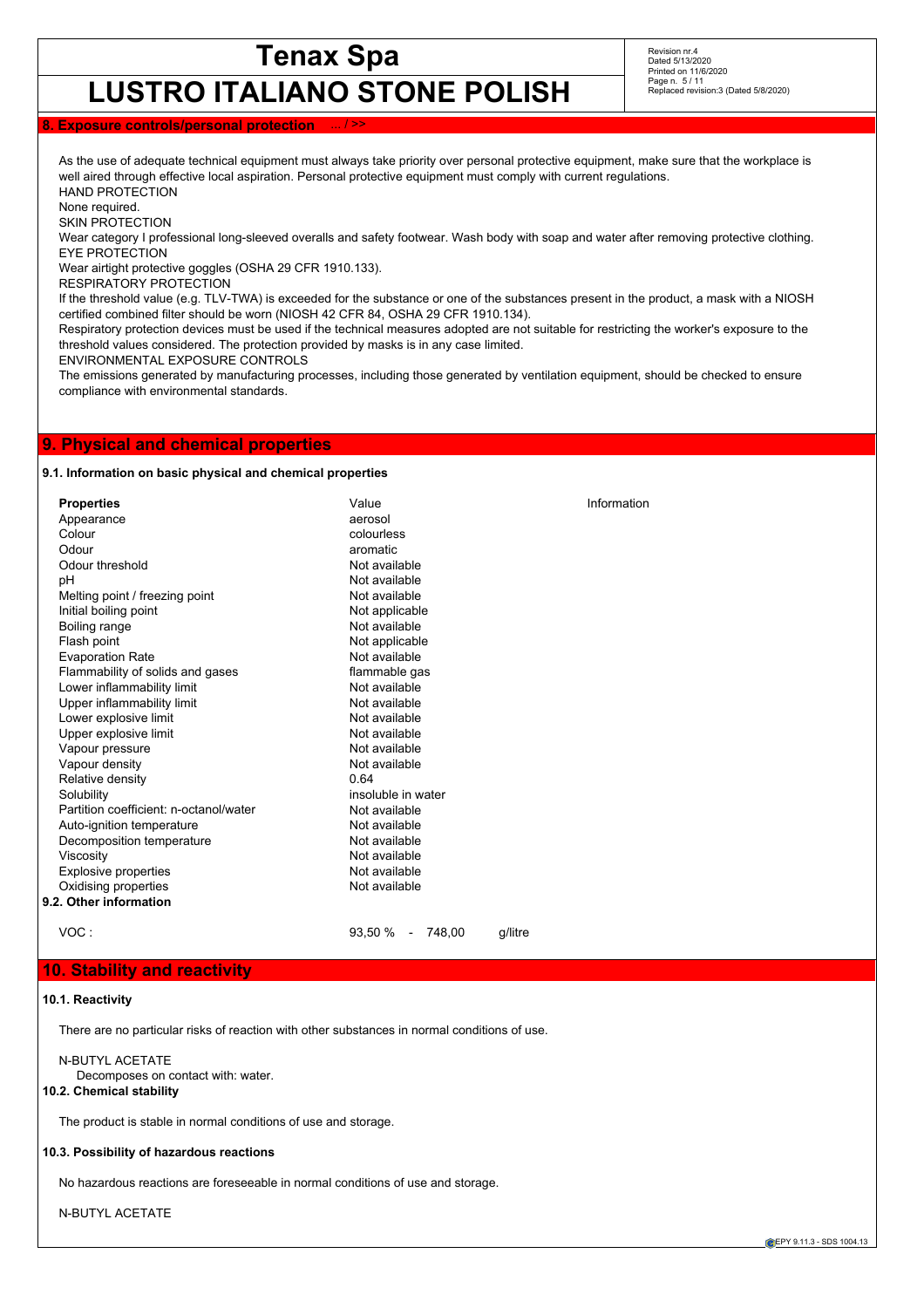# **LUSTRO ITALIANO STONE POLISH**

Revision nr.4 Dated 5/13/2020 Printed on 11/6/2020 Page n. 6 / 11 Replaced revision:3 (Dated 5/8/2020)

# **10. Stability and reactivity**

Risk of explosion on contact with: strong oxidising agents.May react dangerously with: alkaline hydroxides,potassium tert-butoxide.Forms explosive mixtures with: air.

### **10.4. Conditions to avoid**

Avoid overheating.

N-BUTYL ACETATE

Avoid exposure to: moisture,sources of heat,naked flames.

# **10.5. Incompatible materials**

Strong reducing or oxidising agents, strong acids or alkalis, hot material.

N-BUTYL ACETATE

Incompatible with: water,nitrates,strong oxidants,acids,alkalis,zinc.

**10.6. Hazardous decomposition products**

Information not available

# **11. Toxicological information**

In the absence of experimental data for the product itself, health hazards are evaluated according to the properties of the substances it contains, using the criteria specified in the applicable regulation for classification. It is therefore necessary to take into account the concentration of the individual hazardous substances indicated in section 3, to evaluate the toxicological effects of exposure to the product.

## **11.1. Information on toxicological effects**

Metabolism, toxicokinetics, mechanism of action and other information

Information not available

Information on likely routes of exposure

Information not available

Delayed and immediate effects as well as chronic effects from short and long-term exposure

Information not available

Interactive effects

Information not available

### ACUTE TOXICITY

| Hydrocarbons, C9-C11, n-alkanes, isoalkanes, cyclics, <2% aromatics |                     |
|---------------------------------------------------------------------|---------------------|
| LD50 (Oral)                                                         | > 5000 mg/kg rat    |
| LD50 (Dermal)                                                       | > 5000 mg/kg rabbit |
| LC50 (Inhalation)                                                   | > 4951 mg/l/4h rat  |
|                                                                     |                     |

N-BUTYL ACETATE<br>LD50 (Oral) LD50 (Dermal) > 5000 mg/kg Rabbit LC50 (Inhalation)

 $>6400$  mg/kg Rat

# SKIN CORROSION / IRRITATION

Repeated exposure may cause skin dryness or cracking.

SERIOUS EYE DAMAGE / IRRITATION

Does not meet the classification criteria for this hazard class

RESPIRATORY OR SKIN SENSITISATION

Does not meet the classification criteria for this hazard class

GERM CELL MUTAGENICITY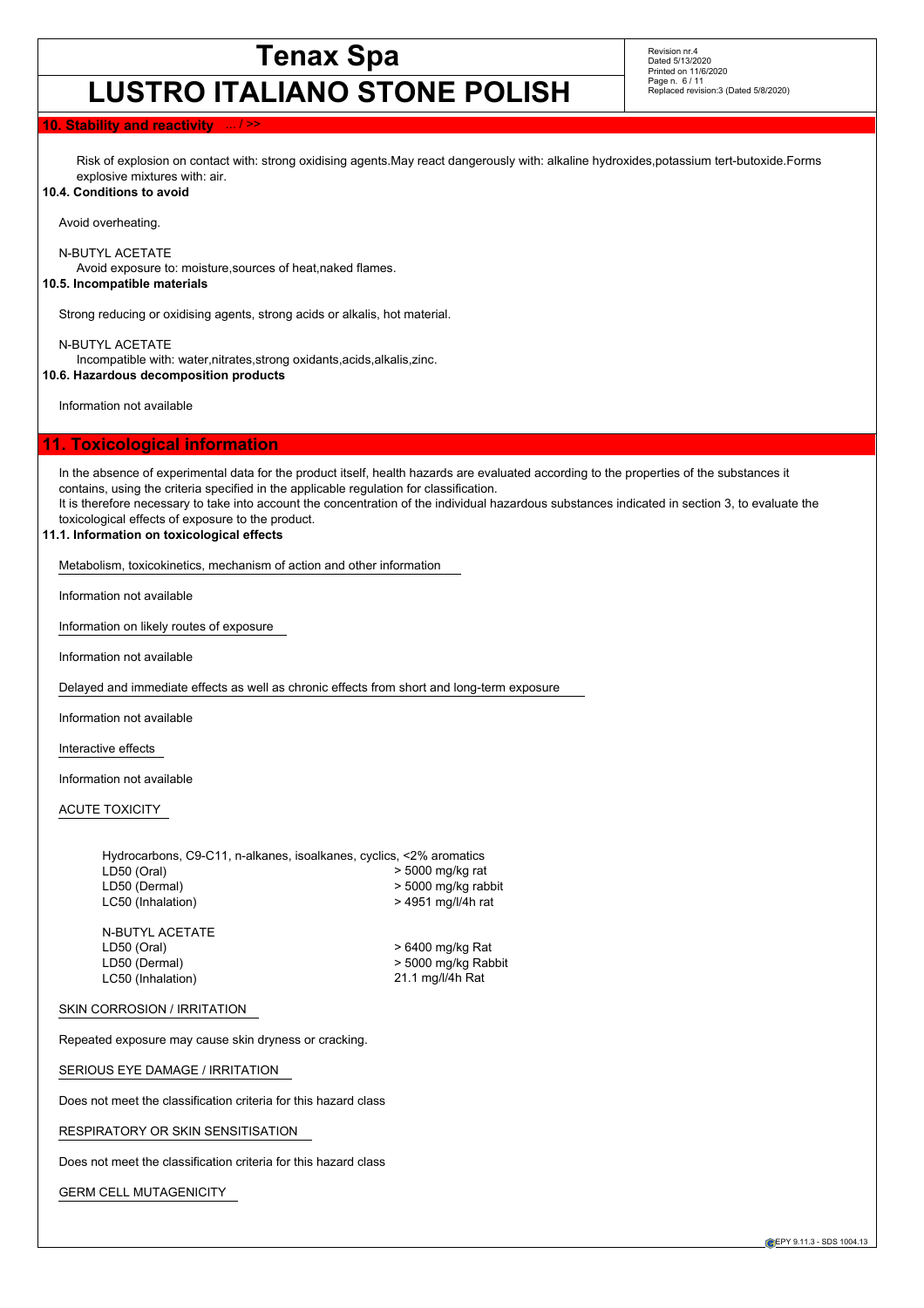# **LUSTRO ITALIANO STONE POLISH**

Revision nr.4 Dated 5/13/2020 Printed on 11/6/2020 Page n. 7 / 11 Replaced revision:3 (Dated 5/8/2020)

## **11. Toxicological information**

Does not meet the classification criteria for this hazard class

CARCINOGENICITY

Does not meet the classification criteria for this hazard class

# REPRODUCTIVE TOXICITY

Does not meet the classification criteria for this hazard class

STOT - SINGLE EXPOSURE

May cause drowsiness or dizziness

STOT - REPEATED EXPOSURE

Does not meet the classification criteria for this hazard class

ASPIRATION HAZARD

Toxic for aspiration

# **12. Ecological information**

Use this product according to good working practices. Avoid littering. Inform the competent authorities, should the product reach waterways or contaminate soil or vegetation.

## **12.1. Toxicity**

Information not available

# **12.2. Persistence and degradability**

| <b>BUTANE</b>                             |                   |
|-------------------------------------------|-------------------|
| Solubility in water<br>Rapidly degradable | $0.1 - 100$ mg/l  |
| <b>PROPANE</b>                            |                   |
| Solubility in water<br>Rapidly degradable | $0.1 - 100$ mg/l  |
| <b>N-BUTYL ACETATE</b>                    |                   |
| Solubility in water                       | 1000 - 10000 mg/l |
| 12.3. Bioaccumulative potential           |                   |
| <b>BUTANE</b>                             |                   |
| Partition coefficient: n-octanol/water    | 1.09              |
| <b>PROPANE</b>                            |                   |
| Partition coefficient: n-octanol/water    | 1.09              |
| <b>N-BUTYL ACETATE</b>                    |                   |
| Partition coefficient: n-octanol/water    | 2.3               |
| <b>BCF</b>                                | 15.3              |
|                                           |                   |

**EPY 9.11.3 - SDS 1004.13**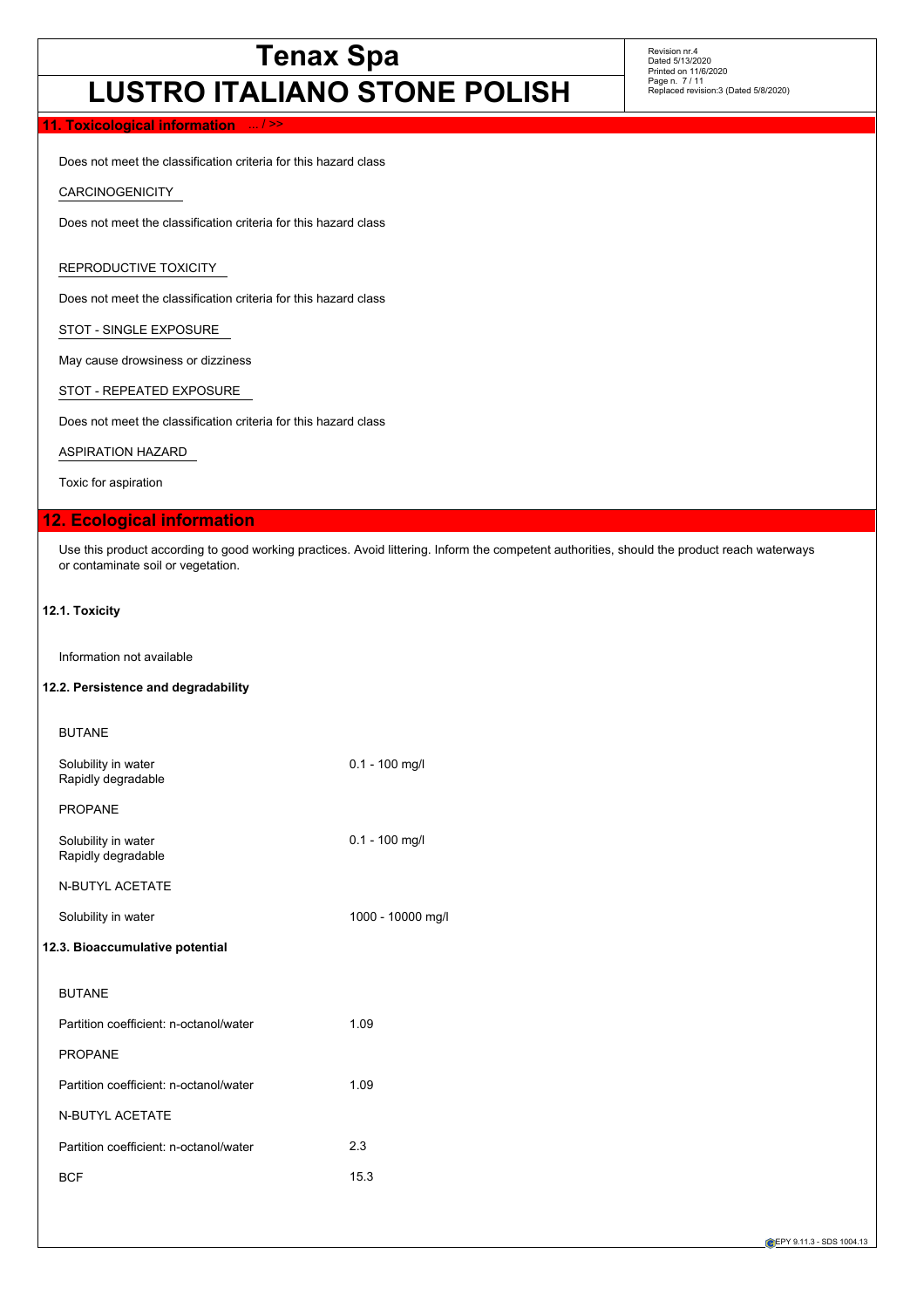# **LUSTRO ITALIANO STONE POLISH**

Revision nr.4 Dated 5/13/2020 Printed on 11/6/2020 Page n. 8 / 11 Replaced revision:3 (Dated 5/8/2020)

| LUJINU IIALIANU JIUNL FULIJII                                                                                                                            |                                                                                                                                                                                                                                                 |  |
|----------------------------------------------------------------------------------------------------------------------------------------------------------|-------------------------------------------------------------------------------------------------------------------------------------------------------------------------------------------------------------------------------------------------|--|
| 12. Ecological information  / >>                                                                                                                         |                                                                                                                                                                                                                                                 |  |
| 12.4. Mobility in soil                                                                                                                                   |                                                                                                                                                                                                                                                 |  |
| <b>N-BUTYL ACETATE</b>                                                                                                                                   |                                                                                                                                                                                                                                                 |  |
| Partition coefficient: soil/water                                                                                                                        | $<$ 3                                                                                                                                                                                                                                           |  |
| 12.5. Results of PBT and vPvB assessment                                                                                                                 |                                                                                                                                                                                                                                                 |  |
|                                                                                                                                                          | On the basis of available data, the product does not contain any PBT or vPvB in percentage $\geq$ than 0,1%.                                                                                                                                    |  |
| 12.6. Other adverse effects                                                                                                                              |                                                                                                                                                                                                                                                 |  |
| Information not available                                                                                                                                |                                                                                                                                                                                                                                                 |  |
| <b>13. Disposal considerations</b>                                                                                                                       |                                                                                                                                                                                                                                                 |  |
| 13.1. Waste treatment methods<br>Reuse, when possible. Neat product residues should be considered special non-hazardous waste.<br>CONTAMINATED PACKAGING | Disposal must be performed through an authorised waste management firm, in compliance with national and local regulations.<br>Contaminated packaging must be recovered or disposed of in compliance with national waste management regulations. |  |
| <b>14. Transport information</b>                                                                                                                         |                                                                                                                                                                                                                                                 |  |
| 14.1. UN number                                                                                                                                          |                                                                                                                                                                                                                                                 |  |
| ADR / RID, IMDG, IATA:<br>1950                                                                                                                           |                                                                                                                                                                                                                                                 |  |
|                                                                                                                                                          |                                                                                                                                                                                                                                                 |  |

#### **14.2. UN proper shipping name**

| ADR / RID:        | AEROSOLS            |
|-------------------|---------------------|
| IMDG <sup>.</sup> | AEROSOLS            |
| IATA:             | AEROSOLS, FLAMMABLE |

# **14.3. Transport hazard class(es)**

| ADR / RID:  | Class: 2 | Label: $2.1$ |
|-------------|----------|--------------|
| IMDG:       | Class: 2 | Label: $2.1$ |
| <b>IATA</b> | Class: 2 | Label: $2.1$ |



# **14.4. Packing group**

ADR / RID, IMDG, IATA: -

# **14.5. Environmental hazards**

| ADR / RID: | NO  |
|------------|-----|
| IMDG:      | NO. |
| IATA:      | NO  |

### **14.6. Special precautions for user**

| ADR / RID: | HIN - Kemler: --      | Limited Quantities: 1 L  | Tunnel restriction code: (D) |
|------------|-----------------------|--------------------------|------------------------------|
|            | Special Provision: -  |                          |                              |
| IMDG:      | $EMS: F-D. S-U$       | Limited Quantities: 1 L  |                              |
| IATA:      | Cargo:                | Maximum quantity: 150 Kg | Packaging instructions: 203  |
|            | Pass.:                | Maximum quantity: 75 Kg  | Packaging instructions: 203  |
|            | Special Instructions: | A145, A167, A802         |                              |
|            |                       |                          |                              |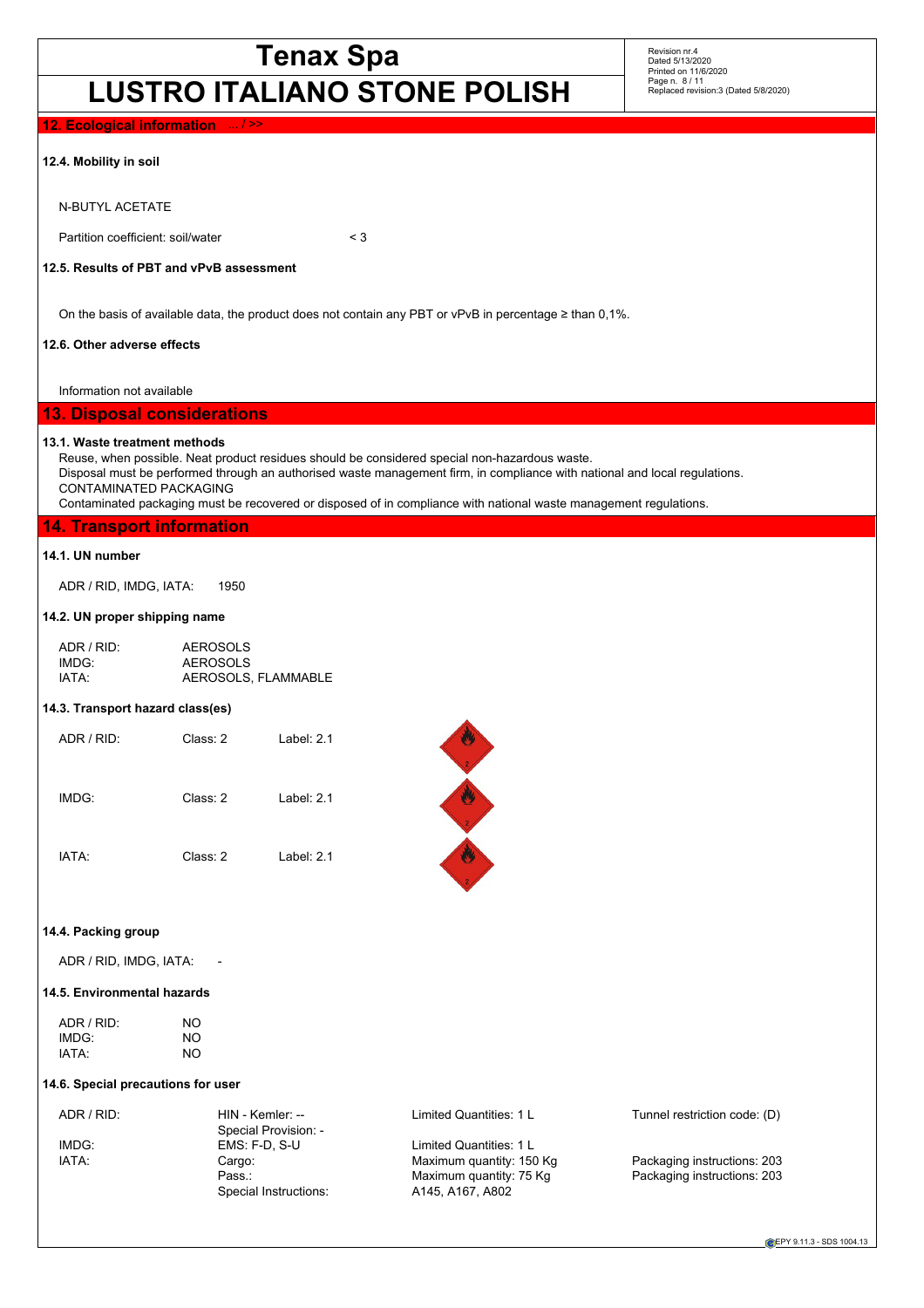# **LUSTRO ITALIANO STONE POLISH**

Revision nr.4 Dated 5/13/2020 Printed on 11/6/2020 Page n. 9 / 11 Replaced revision:3 (Dated 5/8/2020)

### **14. Transport information**

**14.7. Transport in bulk according to Annex II of Marpol and the IBC Code**

Information not relevant

# **15. Regulatory information**

**15.1. Safety, health and environmental regulations/legislation specific for the substance or mixture**

U.S. Federal Regulations

TSCA: All components are listed on TSCA Inventory.

Clean Air Act Section 112(b): No component(s) listed.

Clean Air Act Section 602 Class I Substances: No component(s) listed.

Clean Air Act Section 602 Class II Substances: No component(s) listed.

Clean Water Act – Priority Pollutants: No component(s) listed.

Clean Water Act – Toxic Pollutants: No component(s) listed.

DEA List I Chemicals (Precursor Chemicals): No component(s) listed.

DEA List II Chemicals (Essential Chemicals): No component(s) listed.

EPA List of Lists: 313 Category Code:<br>67-56-1 **METHANOL** 

EPCRA 302 EHS TPQ: No component(s) listed.

EPCRA 304 EHS RQ: No component(s) listed.

CERCLA RQ: 123-86-4 N-BUTYL ACETATE<br>67-56-1 METHANOL **METHANOL** 

EPCRA 313 TRI: 67-56-1 METHANOL

RCRA Code:

67-56-1 METHANOL

CAA 112 (r) RMP TQ:

74-98-6 PROPANE (Alkanes, Alkanes (aliphatic hrydrocarbon alkanes, C1-C4)) 106-97-8 BUTANE (Alkanes)

### State Regulations

Massachussetts:<br>74-98-6 74-98-6 PROPANE (Alkanes, Alkanes (aliphatic hrydrocarbon alkanes, C1-C4)) BUTANE (Alkanes) 123-86-4 N-BUTYL ACETATE

### Minnesota: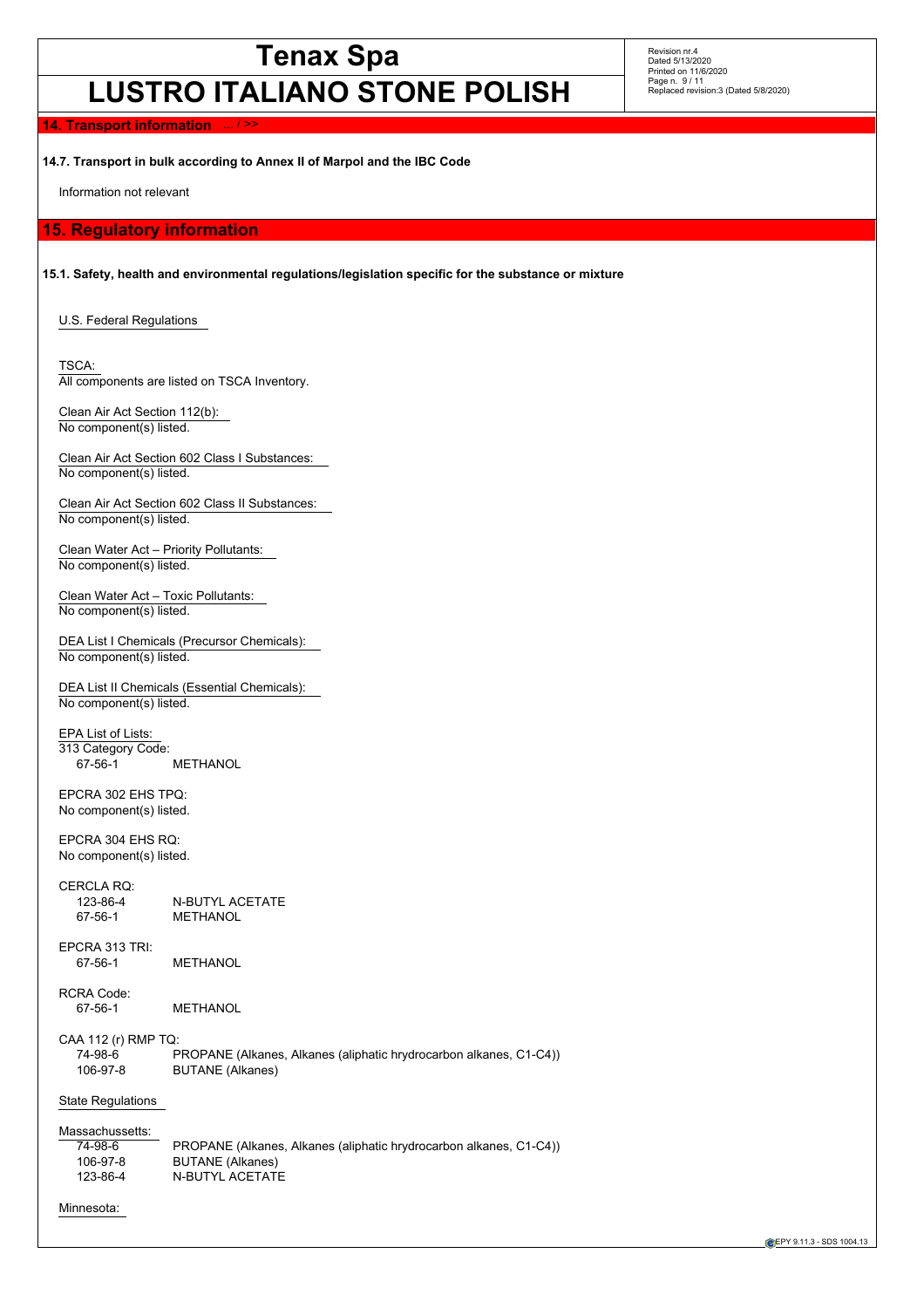# **LUSTRO ITALIANO STONE POLISH**

Revision nr.4 Dated 5/13/2020 Printed on 11/6/2020 Page n. 10 / 11 Replaced revision:3 (Dated 5/8/2020)

## **15. Regulatory information**

| 74-98-6<br>106-97-8<br>123-86-4 | PROPANE (Alkanes, Alkanes (aliphatic hrydrocarbon alkanes, C1-C4))<br><b>BUTANE</b> (Alkanes)<br><b>N-BUTYL ACETATE</b> |
|---------------------------------|-------------------------------------------------------------------------------------------------------------------------|
| New Jersey:                     |                                                                                                                         |
| 74-98-6                         | PROPANE (Alkanes, Alkanes (aliphatic hrydrocarbon alkanes, C1-C4))                                                      |
| 106-97-8                        | <b>BUTANE</b> (Alkanes)                                                                                                 |
| 123-86-4                        | <b>N-BUTYL ACETATE</b>                                                                                                  |
| New York:                       |                                                                                                                         |
| 123-86-4                        | N-BUTYL ACETATE                                                                                                         |
| Pennsylvania:                   |                                                                                                                         |
| 74-98-6                         | PROPANE (Alkanes, Alkanes (aliphatic hrydrocarbon alkanes, C1-C4))                                                      |
| 106-97-8                        | <b>BUTANE (Alkanes)</b>                                                                                                 |
| 123-86-4                        | <b>N-BUTYL ACETATE</b>                                                                                                  |
| California:                     |                                                                                                                         |
| $106-97-8$                      | RUTANE (Alkanes)                                                                                                        |

106-97-8 BUTANE (Alkanes) 123-86-4 N-BUTYL ACETATE

Proposition 65:

This product does not contain any substances know to the State of California to cause cancer, reproductive harm or birth defects.

#### International Regulations

Substances subject to exportation reporting pursuant to (EC) Reg. 649/2012:

**None** 

Substances subject to the Rotterdam Convention:

**None** 

Substances subject to the Stockholm Convention:

**None** 

Candadian WHMIS Information not available

# **16. Other information**

Text of hazard (H) indications mentioned in section 2-3 of the sheet:

| Extremely flammable gas.                          |
|---------------------------------------------------|
| Extremely flammable aerosol.                      |
| Flammable liquid and vapour.                      |
| Contains gas under pressure; may burst if heated. |
| May be fatal if swallowed and enters airways.     |
| May cause drowsiness or dizziness.                |
|                                                   |

LEGEND:

- 313 CATEGORY CODE: Emergency Planning and Community Right-to Know Act Section 313 Category Code
- ADR: European Agreement concerning the carriage of Dangerous goods by Road
- CAA 112 ® RMP TQ: Risk Management Plan Threshold Quantity (Clean Air Act Section 112®)
- CAS NUMBER: Chemical Abstract Service Number
- CE50: Effective concentration (required to induce a 50% effect)
- CERCLA RQ: Reportable Quantity (Comprehensive Environment Response, Compensation, and Liability Act)
- CLP: EC Regulation 1272/2008
- DEA: Drug Enforcement Administration
- EmS: Emergency Schedule
- EPA: US Environmental Protection Agency
- EPCRA: Emergency Planning and Community Right-to Know Act
- EPCRA 302 EHS TPQ: Extremely Hazardous Substance Threshold Planning Quantity (Section 302 Category Code)
- EPCRA 304 EHS RQ: Extremely Hazardous Substance Reportable Quantity (Section 304 Category Code)
- EPCRA 313 TRI: Toxics Release Inventory (Section 313 Category Code)
- GHS: Globally Harmonized System of classification and labeling of chemicals
- IATA DGR: International Air Transport Association Dangerous Goods Regulation
- IC50: Immobilization Concentration 50%
- IMDG: International Maritime Code for dangerous goods
- IMO: International Maritime Organization
- LC50: Lethal Concentration 50%
- LD50: Lethal dose 50%